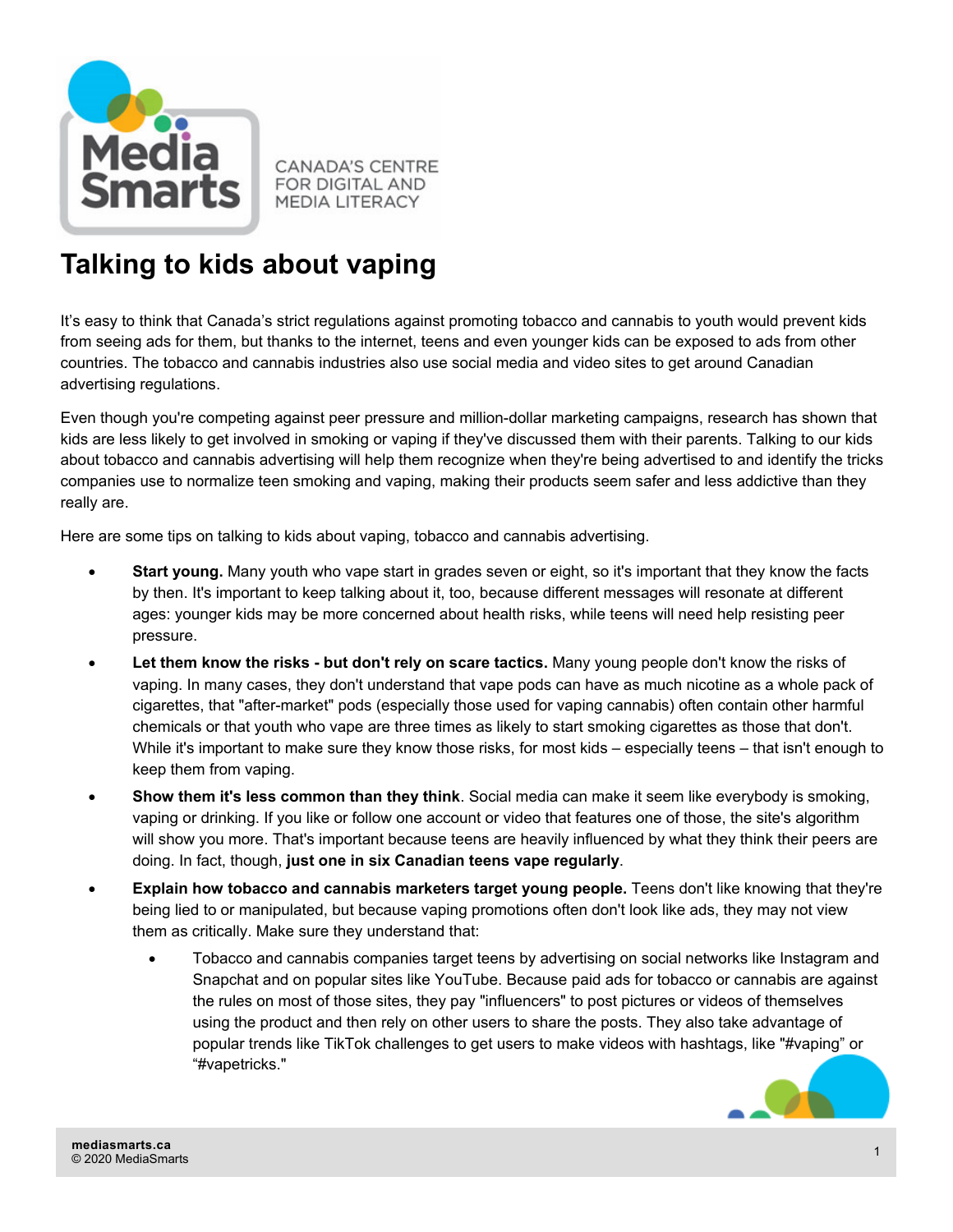- Vaping brands are mostly owned by tobacco companies. While they try hard to position themselves as an alternative to cigarettes, many vaping brands like Juul and Blu are partly or fully owned by tobacco companies.
- Vaping and tobacco companies fight restrictions on advertising in sneaky ways. Show your kids a website like Unsmoke.ca. It may look like an anti-smoking initiative, but the website's real goal is to get people to support looser advertising rules. If teens aren't affected by ads, why do tobacco companies fight so hard to be able to advertise?
- Vaping companies fight to keep selling candy-flavoured liquids. Though not many teens say they vape mostly for the taste, liquids that taste like fruit or candy are much more appealing to someone who's never smoked or vaped before.
- Vaping brands make misleading claims about why they sell their product. Brands like Juul claim that their products are intended to help smokers quit – but just one in ten teens who vape do it to quit smoking and almost all ads for vaping are aimed at making it look fun and cool.
- Vaping companies use the same old tricks as cigarette makers to sell their products. Just like cigarettes, vaping is sold with the promise that it will make you cool, that people who vape are free and independent and that vaping is sexy.





Many kids have never seen cigarette ads. [Show them a vape ad next to an old cigarette ad](http://tobacco.stanford.edu/tobacco_main/subtheme.php?token=fm_tn_mt035.php) to show that both use the same bag of tricks.